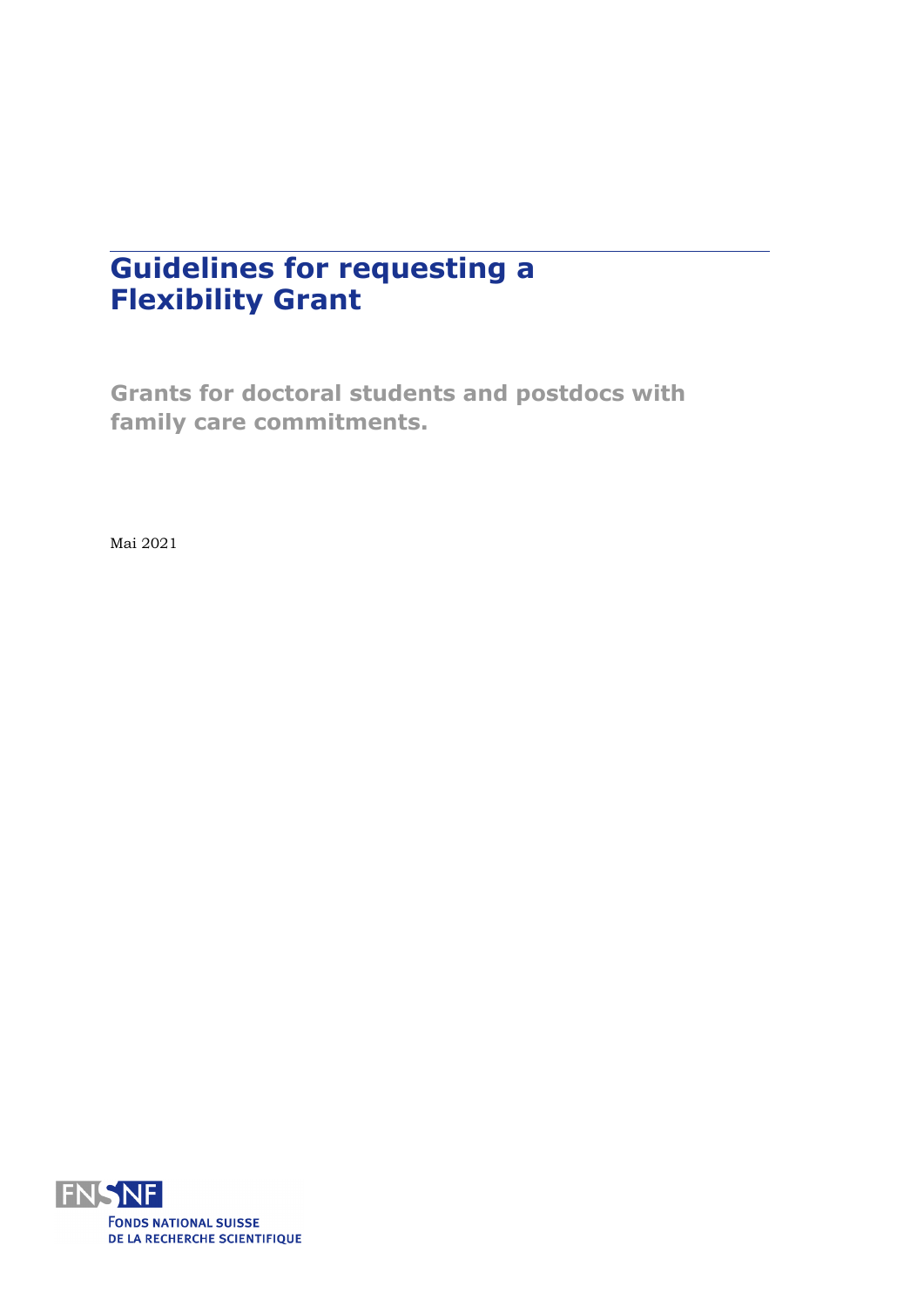## <span id="page-1-0"></span>**Contents**

|     | <b>Contents</b>                                                                   |                |  |
|-----|-----------------------------------------------------------------------------------|----------------|--|
| 1.  | <b>Purpose of the Flexibility Grant</b>                                           | 3              |  |
| 2.  | Points to be clarified before submission                                          | 3              |  |
| 2.1 | Eligible schemes                                                                  | 3              |  |
| 2.2 | Personal requirements and submission of applications                              | $\overline{4}$ |  |
| 2.3 | Types of grant/contribution                                                       | $\overline{4}$ |  |
| 2.4 | Eligible costs                                                                    | $\overline{4}$ |  |
| 3.  | <b>Creating the upload documents</b>                                              |                |  |
| 3.1 | Description of the grant beneficiary's situation                                  | 5              |  |
| 3.2 | Child's birth certificate                                                         |                |  |
| 3.3 | Proof of child care including statement of costs                                  |                |  |
| 3.4 | Requirements for the individual documents                                         | 6              |  |
| 4.  | Submission through <i>my</i> SNF and assessment of the applications               |                |  |
| 4.1 | Supplementary grant for current project in mySNF                                  | 6              |  |
| 4.2 | $\overline{7}$<br>Manage authorisations in mySNF                                  |                |  |
| 4.3 | Evaluation of applications by the SNSF Administrative Offices and decision-making | 7              |  |
| 4.4 | Contacts between the applicants and the Administrative Offices of the SNSF        | 7              |  |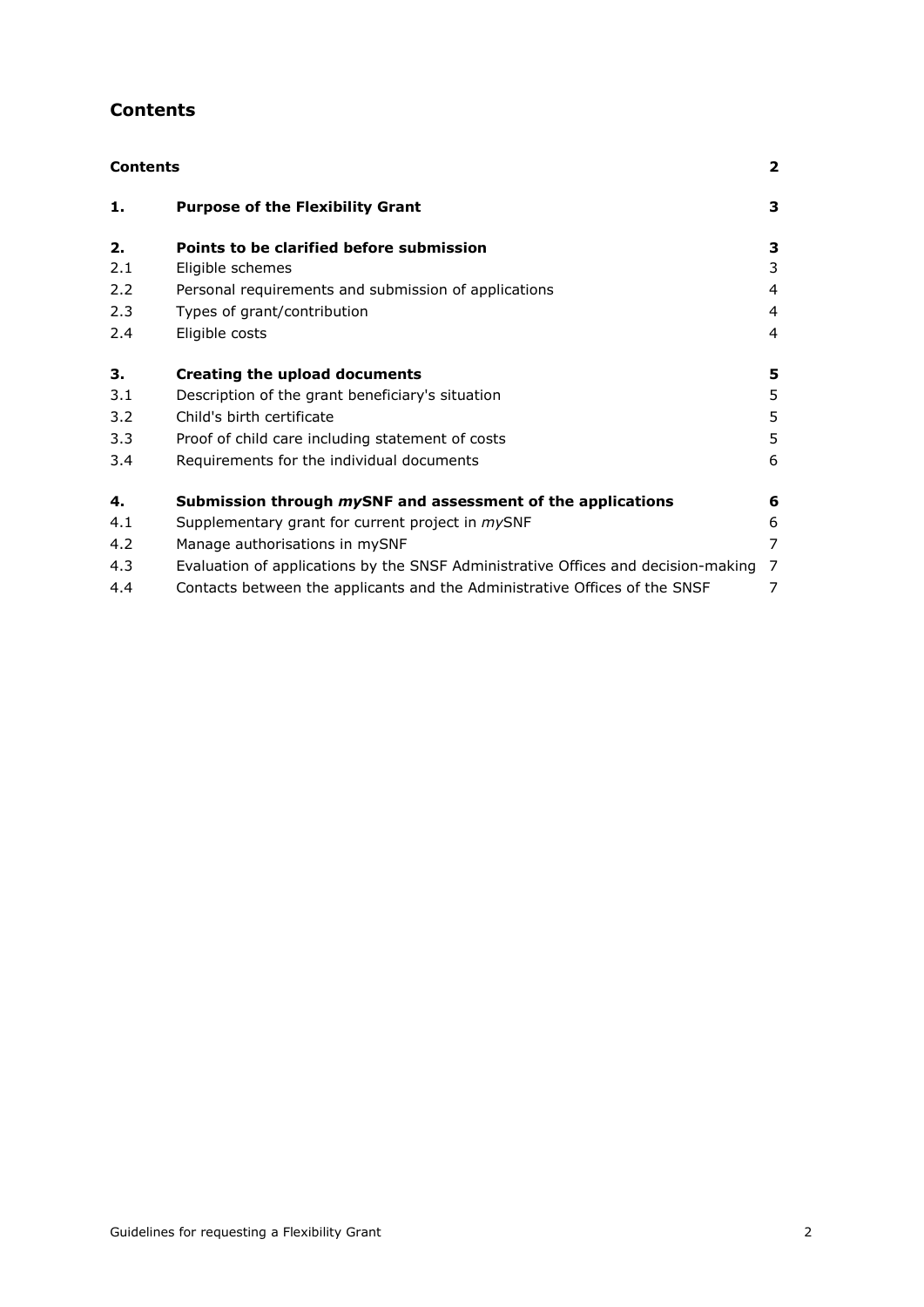## <span id="page-2-0"></span>**1. Purpose of the Flexibility Grant**

The aim of Flexibility Grants is to offer young researchers at doctoral and postdoctoral level more flexibility in reconciling a scientific career with child care duties.

In the framework of the Flexibility Grant, researchers can apply for a financial contribution towards external child care costs, a contribution towards the salary of a support person that allows the researchers to reduce their work quota, or a combination of both options.

For detailed information on the Flexibility Grant, please refer to the following documents:

[Funding Regulations of the SNSF,](http://www.snf.ch/SiteCollectionDocuments/allg_reglement_16_e.pdf) [General implementation regulations for the Funding Regulations](http://www.snf.ch/SiteCollectionDocuments/snsf-general-implementation-regulations-for-the-funding-regulations-e.pdf) and [Annex 4 of the General implementation regulations for the Funding Regulations: Flexibility](http://www.snf.ch/SiteCollectionDocuments/Annex_IV_Ausfuehrungsreglement_Beitragsreglement_E.pdf)  [Grant.](http://www.snf.ch/SiteCollectionDocuments/Annex_IV_Ausfuehrungsreglement_Beitragsreglement_E.pdf)

The documents can be downloaded via the SNSF website (www.snsf.ch) on the electronic platform *my*SNF (www.mysnf.ch).

These "Guidelines for requesting a Flexibility Grant" are intended as an additional help in submitting an application; they are not legally binding, however.

## <span id="page-2-1"></span>**2. Points to be clarified before submission**

#### <span id="page-2-2"></span>**2.1 Eligible schemes**

Postdocs and doctoral students may apply for a Flexibility Grant under the following funding schemes:

- Project funding (Divisions I to III, interdisciplinary projects)
- Spark (grant recipients whose salary is covered by the Spark grant, as well as postdocs financed through the grant)
- Practice-to-Science (postdocs and doctoral students financed with the grant)
- Eccellenza (postdocs and doctoral students financed with the grant)
- SNSF professorships (postdocs and doctoral students financed with the grant)
- Ambizione (grant recipients whose salary is covered by the Ambizione grant, as well as postdocs and doctoral students financed through the grant)
- PRIMA (grantees whose salary is covered by the PRIMA grant, and postdocs and doctoral students financed through the grant)
- Postdoc.Mobility (only return phase; grantees whose salary is covered by the Postdoc.Mobility return grant)
- Doc.CH (grantees whose salary is covered by the Doc.CH grant)
- Sinergia
- National Research Programmes
- International cooperation programmes

Flexibility Grants may also be applied for in the context of National Centres of Competence for Research (NCCRs). Special submission and application arrangements in the case of NCCRs are set out in the NCCR Guidelines "Grants for postdocs and doctoral students with family care duties". The grants need to be obtained by the NCCR management on behalf of the beneficiaries.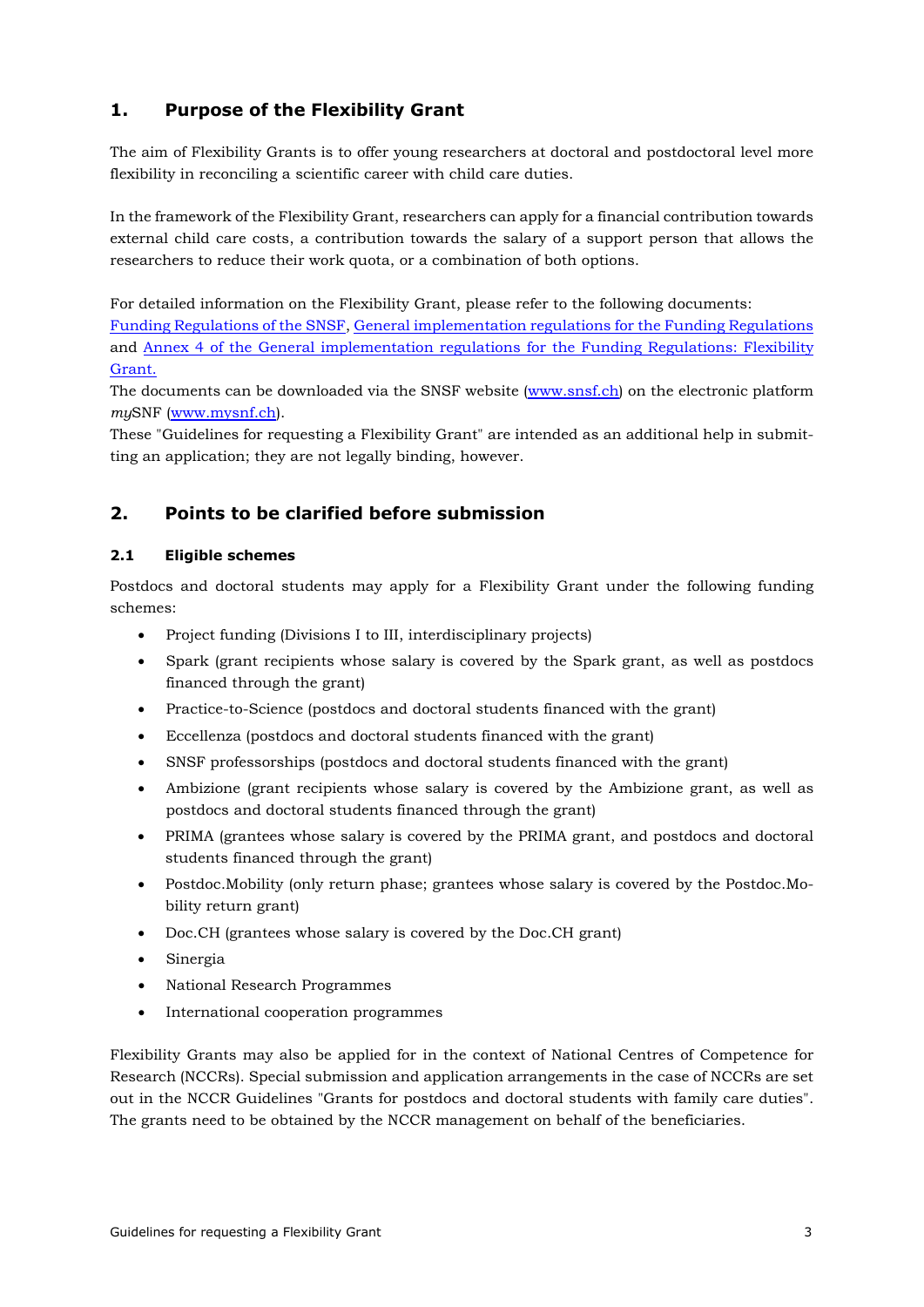In the case of Lead Agency applications in project funding, a Flexibility Grant may only be requested for the Swiss part of the project. In the scope of international cooperation programmes, Flexibility Grants are only awarded to researchers who are employed in Switzerland. Holders of Eccellenza project grants may not apply for a Flexibility Grant for themselves, but they may do so on behalf of the postdocs and doctoral students funded under the grant.

#### <span id="page-3-0"></span>**2.2 Personal requirements and submission of applications**

The personal requirements for applicants who wish to apply for a Flexibility Grant are set out in [Annex 4 of the General implementation regulations for the Funding Regulations: Flexibility Grant](http://www.snf.ch/SiteCollectionDocuments/Annex_IV_Ausfuehrungsreglement_Beitragsreglement_E.pdf) under Clauses 4.4 and 4.5.

The submission procedure is regulated in Clause 4.6 of Annex 4; in addition, applicants must bear in mind that:

- applications may not be submitted before the SNSF has approved the research project or before the relevant employee has been registered with the SNSF via a personnel change message.
- a Flexibility Grant starts only after the maternity leave;
- all contributions towards child care costs will be added to your taxable income. As these payments are taxable, they may have a negative impact on child care subsidies granted by the public authorities.

The application for a Flexibility Grant must be submitted in electronic form (in *my*SNF under the "Supplementary grants" section) and in the prescribed file formats and must contain all mandatory data and enclosures. The SNSF does not consider applications that are incomplete.

#### <span id="page-3-1"></span>**2.3 Types of grant/contribution**

A Flexibility Grant can be used in different ways:

- a.) to finance the employment of a scientist, technician or student as a support person within the scope of the research project funded by the SNSF. The grant towards the salary costs of a support person allows researchers to reduce their work quota to a minimum quota of 60% and hire a support person. The beneficiary of the grant can also apply for a Flexibility Grant to finance a support person without reducing his/her own work quota. In such cases the support person's work quota will be 20%.
- b.) to cover the actual costs of external child care arrangements (up to an upper limit).
- c.) The two measures can be combined.
- d.) Doctoral students may only apply for a grant to cover child care costs. As the doctoral thesis constitutes a personal achievement, doctoral students may not apply for financing of a support person.
- e.) Holders of a Postdoc.Mobility return grant may only apply for a grant to cover child care costs. As the grantees have sole responsibility for the project during the return phase, they may not apply for financing of a support person.

#### <span id="page-3-2"></span>**2.4 Eligible costs**

For administrative purposes, a Flexibility Grant is considered to be a supplementary grant for the ongoing research project and can therefore be applied for in the "Supplementary grants" section on the *my*SNF web platform. The applications are evaluated by the Administrative Offices within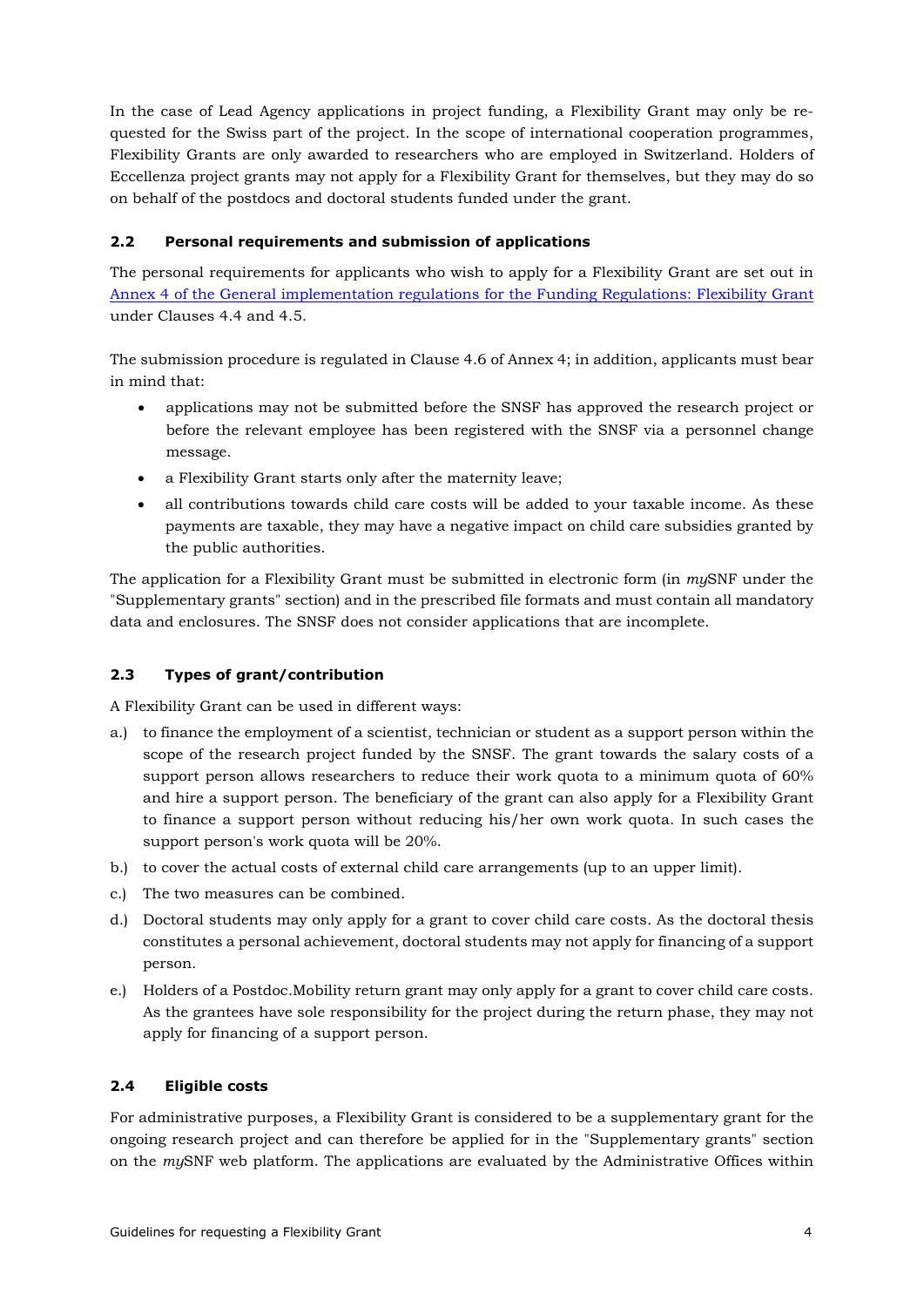two months. The assessment of applications is limited to checking the personal requirements and whether the grant is justified.

Detailed information on which costs are eligible for funding can be found in Clause 4.9 of the [Annex 4 of the General implementation regulations for the Funding Regulations: Flexibility Grant.](http://www.snf.ch/SiteCollectionDocuments/Annex_IV_Ausfuehrungsreglement_Beitragsreglement_E.pdf)

## <span id="page-4-0"></span>**3. Creating the upload documents**

In accordance with the requirements set out in [3.4](#page-5-0) in this document, the documents you need to upload with your application must be in PDF format. The SNSF will not get back to you if any information is missing. Incomplete applications will not be considered.

The Flexibility Grant application must be written in the language of the main application or in English.

#### <span id="page-4-1"></span>**3.1 Description of the grant beneficiary's situation**

Please describe your role in the research project and explain how the Flexibility Grant would benefit your research work. In addition, please describe your current child care situation, the work quota (in percentage terms) of each parent, and indicate which variant of the Flexibility Grant you are applying for. If you wish to hire a support person, please describe the tasks he/she will need to accomplish for the project, as well as your planned collaboration. You should also draw up a budget for the Flexibility Grant. Please enter your annual gross salary as the SNSF will calculate the amount available for the support person based on this information.

#### <span id="page-4-2"></span>**3.2 Child's birth certificate**

Please submit a copy of your child's birth certificate.

#### <span id="page-4-3"></span>**3.3 Proof of child care including statement of costs**

Please provide proof of child care costs and of any contributions towards child care costs to you or to the other parent from an employer.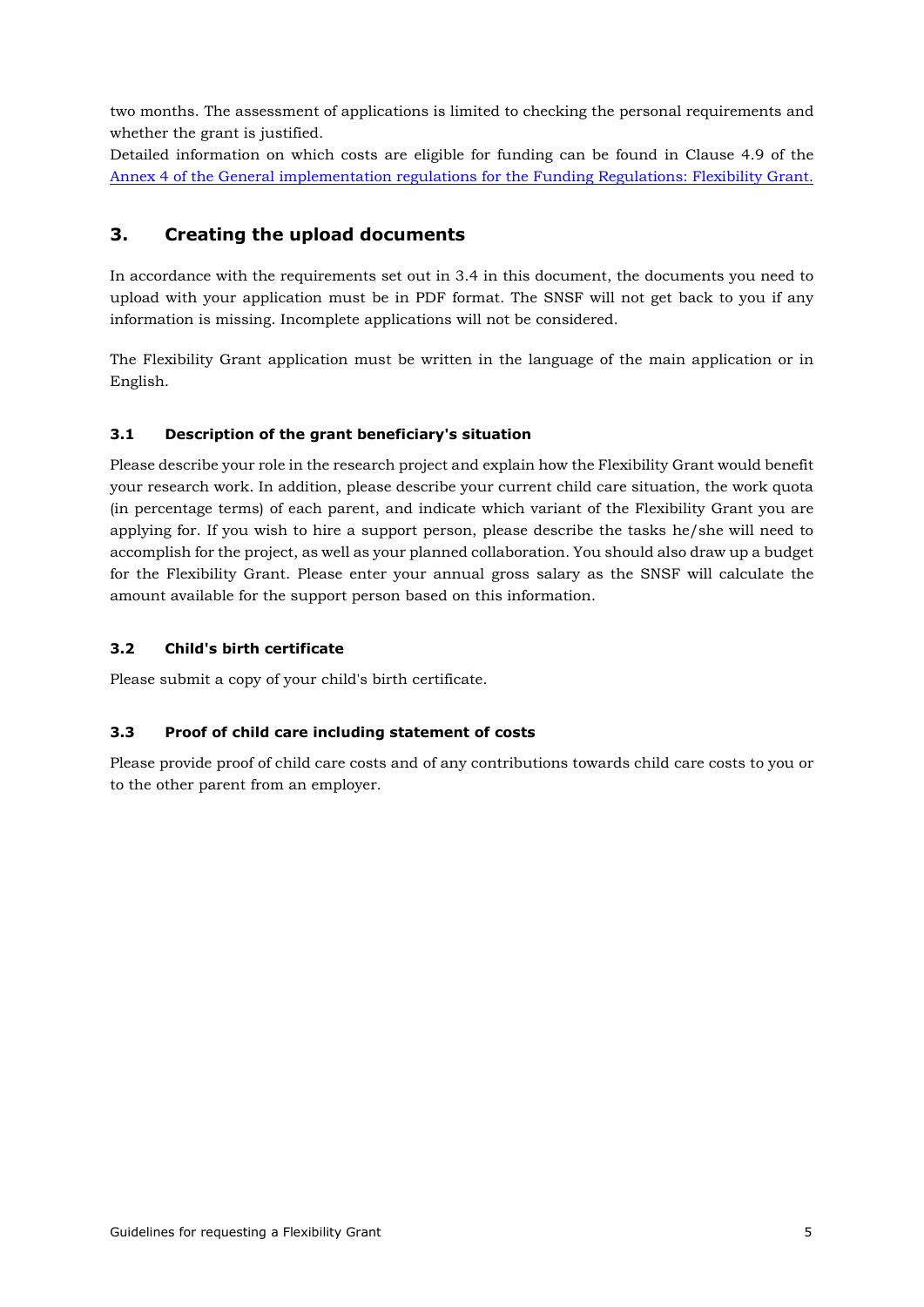#### <span id="page-5-0"></span>**3.4 Requirements for the individual documents**

|              | Document                                                                                                                                                             | Contents                                                                                                                                                                                                                                                                                                                                                                                                                                                                                                                                      |
|--------------|----------------------------------------------------------------------------------------------------------------------------------------------------------------------|-----------------------------------------------------------------------------------------------------------------------------------------------------------------------------------------------------------------------------------------------------------------------------------------------------------------------------------------------------------------------------------------------------------------------------------------------------------------------------------------------------------------------------------------------|
| $\mathbf{1}$ | Description of his/her own situa-<br>tion by the postdoc or doctoral stu-<br>dent<br>(at the most 1 DIN A4 page, with a font<br>of at least 10 and 1.5 line spacing) | Here you describe your role in the research project, your cur-<br>rent child care situation, the work quota (in percentage terms)<br>of each parent, your preferred funding option under the Flexi-<br>bility Grant, the grant's usefulness in your situation, the tasks,<br>collaboration and coordination with the support person, and the<br>budget outlining how the grant is to be used. Please enter your<br>annual gross salary as the SNSF will calculate the amount avail-<br>able for the support person based on this information. |
| 2            | Document certifying birth of the<br>child                                                                                                                            | Copy of the birth certificate                                                                                                                                                                                                                                                                                                                                                                                                                                                                                                                 |
| 3            | Proof of child care including state-<br>ment of costs                                                                                                                | Proof of child care costs and of any contributions towards child<br>care costs to you or the other parent from an employer.                                                                                                                                                                                                                                                                                                                                                                                                                   |

## <span id="page-5-1"></span>**4. Submission through** *my***SNF and assessment of the applications**

#### <span id="page-5-2"></span>**4.1 Supplementary grant for current project in** *my***SNF**

The supplementary grant application and the mandatory documents are uploaded to *my*SNF by the corresponding grantee via the SNSF-funded project. First call up the ongoing project and select the option "Supplementary grants" and subsequently the type of supplementary grant (Flexibility Grant). The mandatory information and documents concerning the supplementary grant then need to be entered in the *my*SNF input screen. Grants generally last for two years (Clause, Annex 4 of the General implementation regulations for the Funding Regulations: Flexibility Grant).

It is possible to choose between a) a new application, b) a follow-up application (unchanged situation), or c) a follow-up application (changed situation):

- a) A new application may be submitted if a Flexibility Grant has not previously been obtained.
- b) A follow-up application (unchanged situation) can be submitted if already a Flexibility Grant had been obtained and neither the personal requirements nor the own situation has changed. The follow-up application (unchanged situation) may cover the remaining period of the project on which the Flexibility Grant is running including any extension (cost-neutral or via a supplementary grant) of the project. For a follow-up application (unchanged situation), no situation description needs to be submitted.
- c) A follow-up application (changed situation) can be submitted if a previous Flexibility Grant has expired and there has been a significant change in the own situation (e.g. another child, changes in child care, significantly changed care costs, changed level of own employment, changed level of support person's employment). A follow-up application (changed situation) can also be submitted during the duration of an ongoing Flexibility Grant if the own situation has changed significantly. For a follow-up application (changed situation), a situation description must be submitted again.